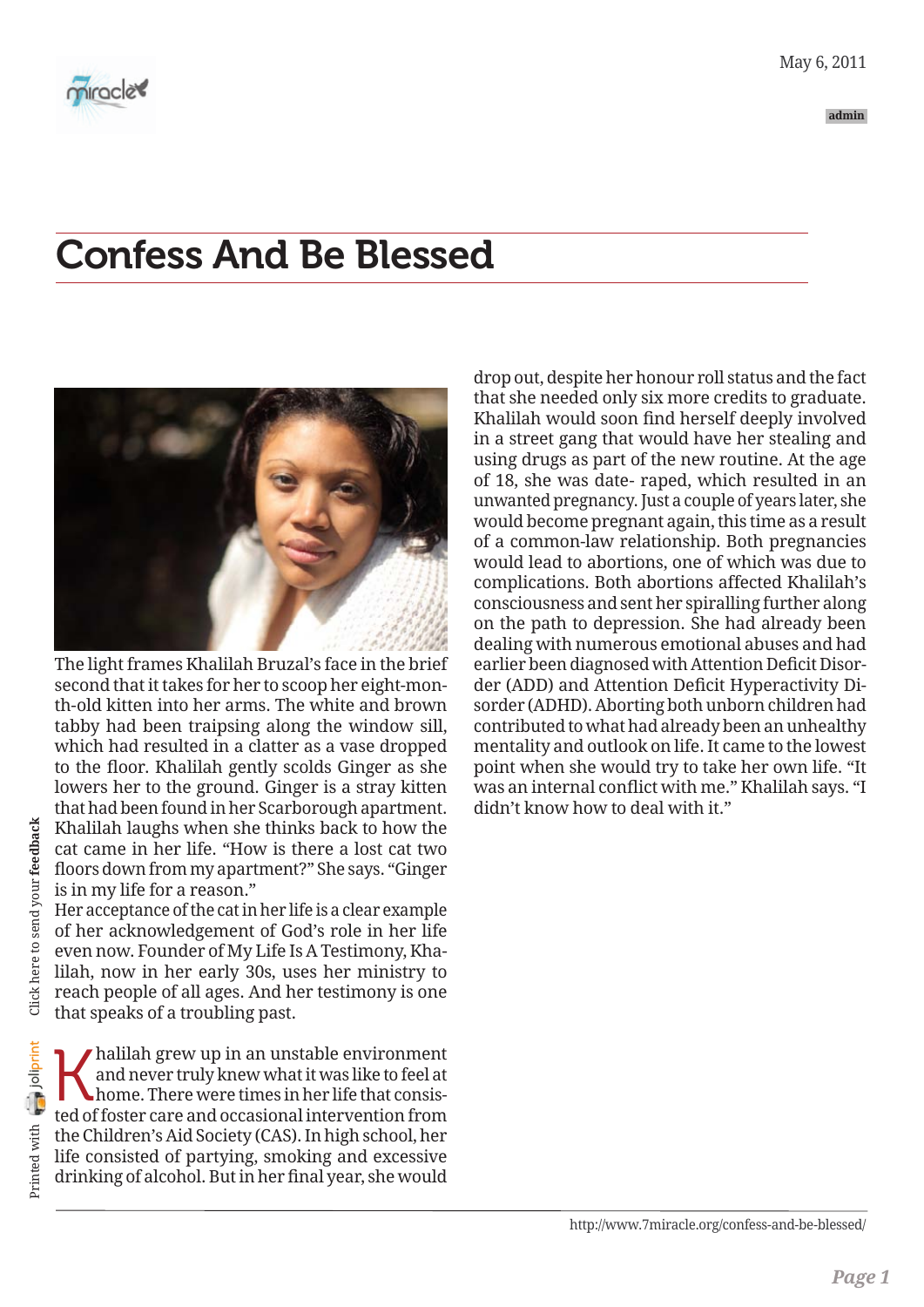

with God, one that lifted her spirits and caused her to believe in what He could do for her life. It was the appeal of the Seventh-day Adventist faith that allowed Khalilah to believe that she could enter into a relationship with Christ. "I can cry with Him, I can walk with Him." She says. "I can feel like I'm putting my head on His lap and He's comforting me."



In October 2001, Khalilah was baptized in Willowdale SDA Church. (She had been attending services at Toronto Heritage for some time.) But it was at Kanisa SDA Church that she would gain a deep sense of belonging. "A lot of people at Kanisa are people that have also gone through things." She says. "For the first time, I am able to be real." It was at Kanisa where Khalilah started thinking about starting My Life is A Testimony in 2004. But it would be another five years before she would officially start it. Through her ministry, she freely shares her experiences with others and what she has learned from them. She hopes her testimony will allow youth to be more open about their struggles and direct them to Jesus. "We need to start talking to the youth that God is real. She says. "Somebody needs to go out there and talk about 'If you have been in the world, there's a God who saved you.' "

Through My Life Is A Testimony, Khalilah has held over 20 presentations and workshops from

But God was calling out to Khalilah. Introduced to the Seventh-day Adventist faith through an exboyfriend, her interest in this new-found faith was piqued. The first time, she stepped foot in a church, it was Toronto Perth Seventh-day Adventist (SDA) Church. In the year of 1999, she would watch a new millennium seminar televised in Nova Scotia. While watching it, her brain became heavy with questions that were all directed towards the preacher, and which she soon found were being answered one by one. She felt as she had entered a conversation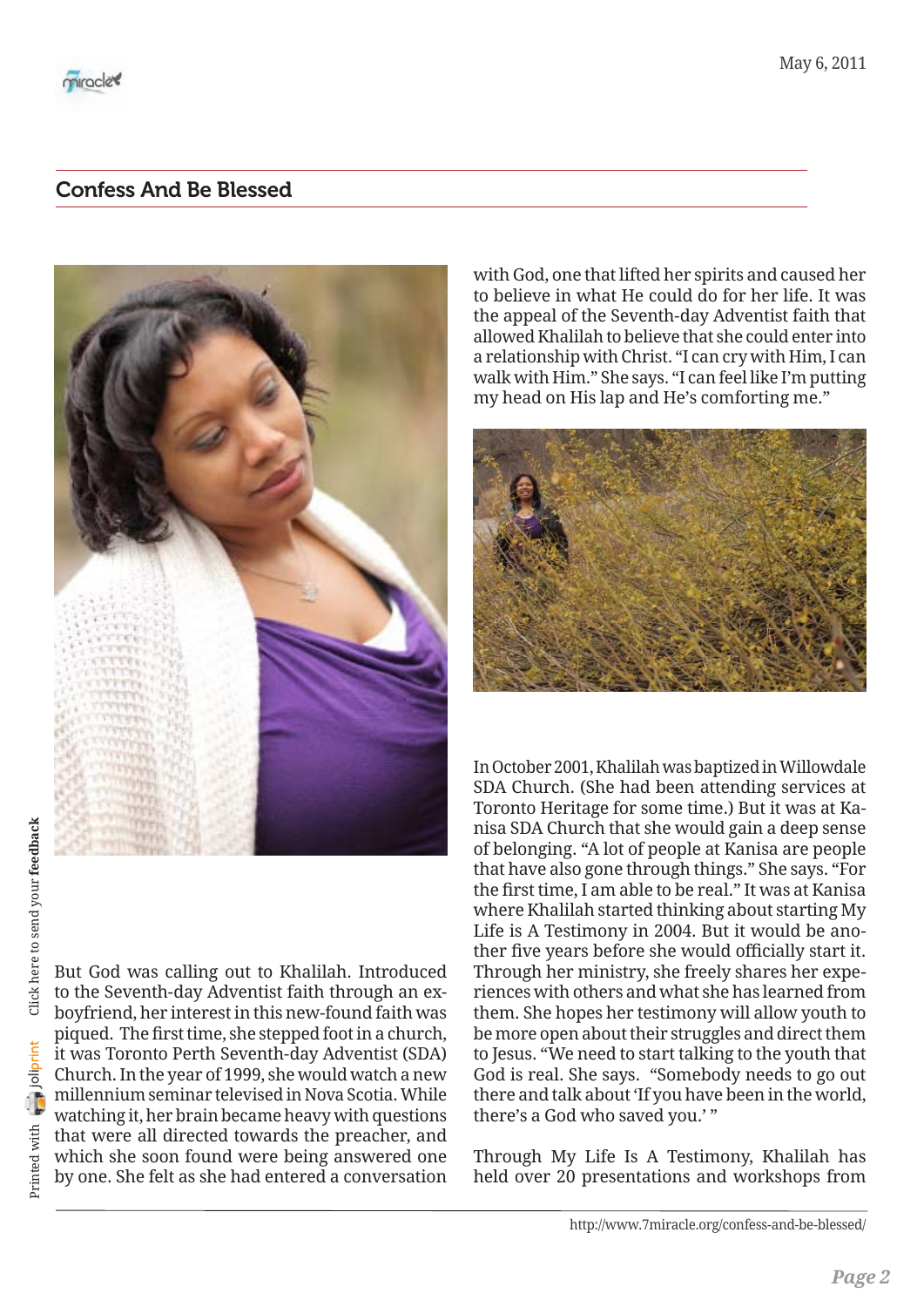

the past year. She speaks at churches, schools and throughout the community on topics such as peer pressure, relationships, self-esteem, education, as well as overcoming abuse and depression. No matter where her ministry takes her, her strong love for people is evident. She has real conversations, is not afraid to speak openly, and her extroverted and bubbly personality allow people to feel comfortable and at ease with her.



Jeffrey Sinclair is one of Khalilah's closest friends and has known her for five years. They both attend Kanisa SDA church. Sinclair says that Khalilah's caring spirit is demonstrated in everything she does, whether it's cooking a meal or calling a friend "just to check in." "Khalilah is always

*\_\_\_\_\_\_\_\_\_\_\_\_*

trying to bring people together. She has a heart for people." He says.

Ann Roberts, who Khalilah refers to as her spiritual mother, says that she has seen Khalilah evolve in Christ.

"She is alive and doing what God wants her to do." She says. "God has taken care of her."

Now Khalilah has come to the point where she is content with where God has taken her in life. "He's brought me here, He's brought me peace in terms of I see things differently." Khalilah says. And she has never looked back. "I wake up in the morning and I went from a place where I couldn't look myself into the mirror to a place where I can tell myself that I am beautiful and that I am special and that everything is okay with me."